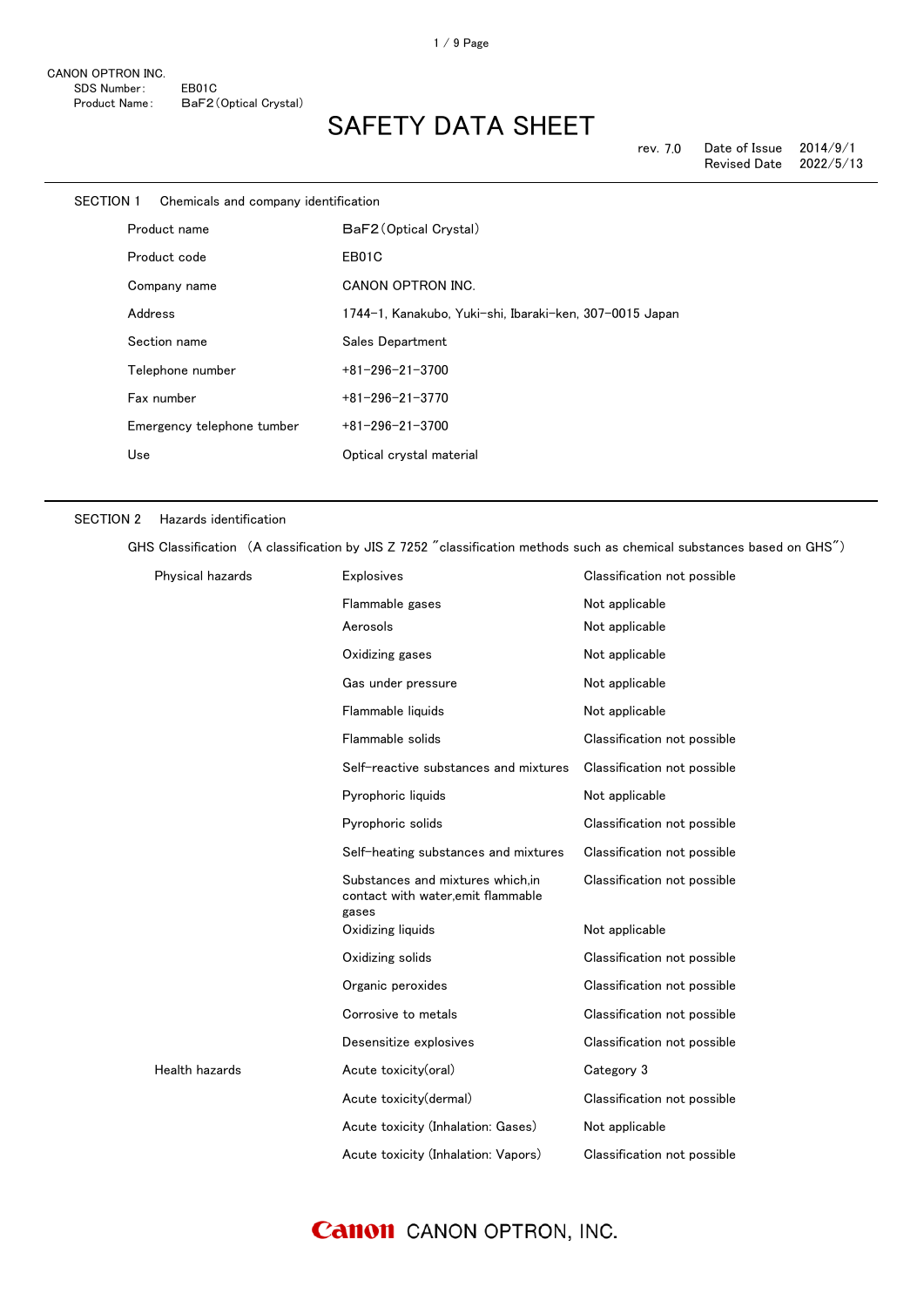|                       | Acute toxicity (Inhalation: Dusts and<br>mists)            | Classification not possible |
|-----------------------|------------------------------------------------------------|-----------------------------|
|                       | Skin corrosion/irritation                                  | Classification not possible |
|                       | Serious eye damage/eye irritation                          | Category 2A                 |
|                       | Respiratory sensitization                                  | Classification not possible |
|                       | Skin sensitization                                         | Classification not possible |
|                       | Germ cell mutagenicity                                     | Classification not possible |
|                       | Carcinogenicity                                            | Classification not possible |
|                       | Reproductive toxicity                                      | Classification not possible |
|                       | Reproductive toxicity, effects on or via<br>lactation      | Classification not possible |
|                       | Specific target organ toxicity(single<br>exposure)         | Category 3                  |
|                       | Specific target organ toxicity(repeated<br>exposure)       | Category 1                  |
|                       | Aspiration hazard                                          | Classification not possible |
| Environmental hazards | Hazardous to the aquatic environment<br>Short-term(acute)  | Classification not possible |
|                       | Hazardous to the aquatic environment<br>Long-term(chronic) | Classification not possible |
|                       | Hazardous to the ozone layer                               | Classification not possible |

Label elements



Toxic if swallowed.

Causes serious eye irritation. May cause respiratory irritation.



Signal word **Danger** 

Dangerous goods hazard information

Precautionary statements

【Safety measures】 Do not breathe dust/fume/gas/mist/vapours/spray. Wash hands thoroughly after handling. Do not eat, drink or smoke when using this product. Wear Protective glovess/protective clothing/eye protection/face protection.

### **Canon** CANON OPTRON, INC.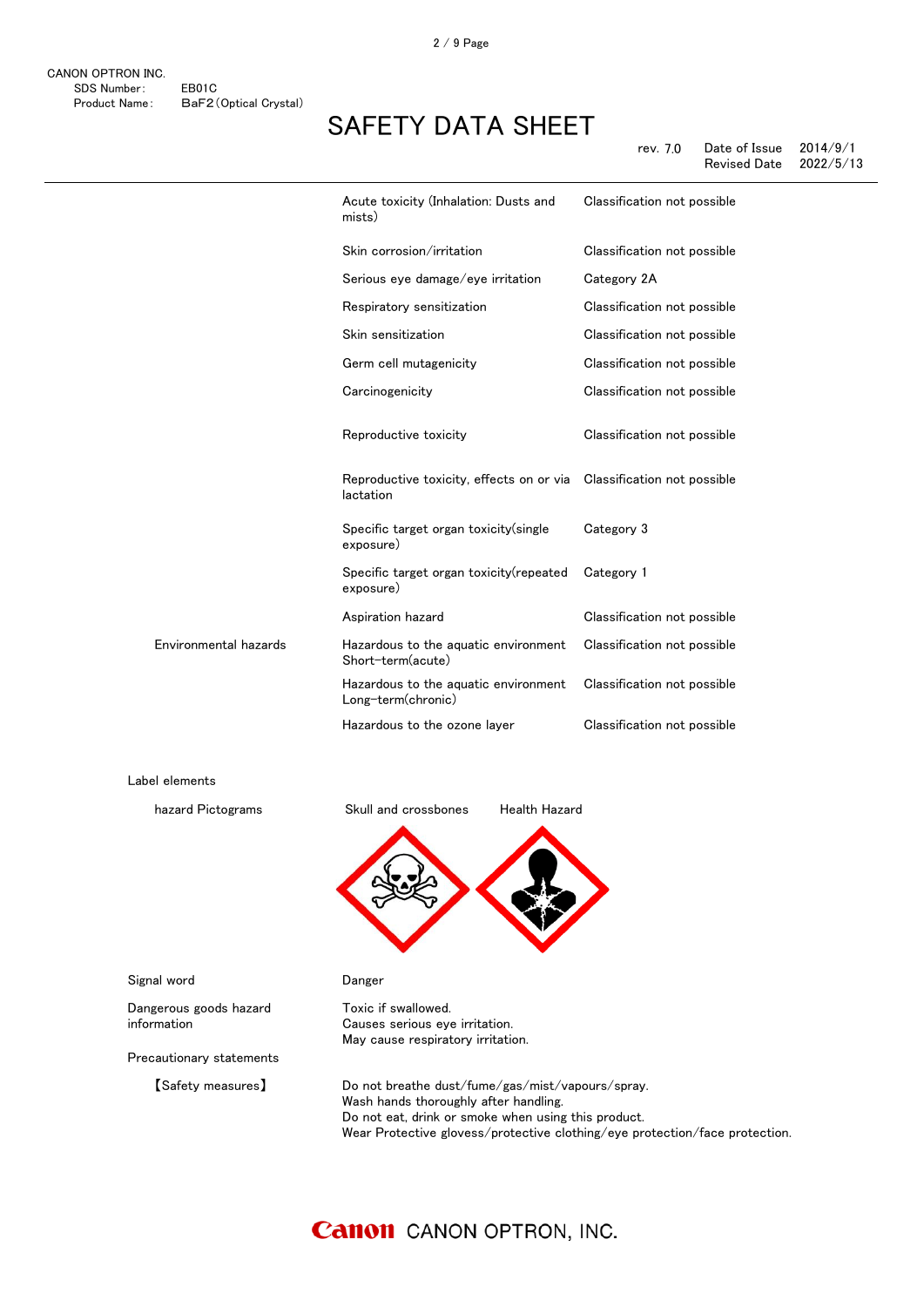CANON OPTRON INC. SDS Number: EB01C Product Name: BaF2(Optical Crystal)

# SAFETY DATA SHEET

rev. 7.0 Date of Issue 2014/9/1<br>Revised Date 2022/5/13 Revised Date

| [First-aid measures]   | IF SWALLOWED: Immediately call poison center or doctor/physician.<br>IF IN EYES: Rinse cautiously with water for several minutes. Remove contact<br>lenses, if present and easy to do. Continue rising.<br>IF exposed or concerned: Call poison center or doctor/physician.<br>Get medical advice/attention if you feel unwell.<br>Specific treatment.<br>Rinse mouth.<br>If eye irritation persists: Get medical advice/attention. |
|------------------------|-------------------------------------------------------------------------------------------------------------------------------------------------------------------------------------------------------------------------------------------------------------------------------------------------------------------------------------------------------------------------------------------------------------------------------------|
| [Storage]              | Store locked up.                                                                                                                                                                                                                                                                                                                                                                                                                    |
| <b>[Disposal]</b>      | Dispose of contents/container in accordance with national regulations.                                                                                                                                                                                                                                                                                                                                                              |
| <b>【Other hazards】</b> |                                                                                                                                                                                                                                                                                                                                                                                                                                     |
|                        |                                                                                                                                                                                                                                                                                                                                                                                                                                     |

### SECTION 3 Composition/information on ingredients

| Substance/Mixture                                              | Substance                                                                                                                                                                                                           |
|----------------------------------------------------------------|---------------------------------------------------------------------------------------------------------------------------------------------------------------------------------------------------------------------|
| Chemical name                                                  | Barium fluoride                                                                                                                                                                                                     |
| Chemical formula                                               | <b>BaF2</b>                                                                                                                                                                                                         |
| Concentration or concentration<br>range                        | 99.9%                                                                                                                                                                                                               |
| CAS No.                                                        | $7787 - 32 - 8$                                                                                                                                                                                                     |
| <b>TSCA Inventry</b>                                           | Barium fluoride (BaF2)                                                                                                                                                                                              |
| EINECS number                                                  | $232 - 108 - 0$                                                                                                                                                                                                     |
| Radioactive information                                        | Radioactive substances are not used as the material. Therefore, there is no<br>reason that ionizing radiation would be generated.                                                                                   |
| <b>SECTION 4</b><br>First aid measures                         |                                                                                                                                                                                                                     |
| Inhalation                                                     | Remove person to fresh air and keep comfortable for breathing.<br>Get medical advice/attention if you feel unwell.                                                                                                  |
| Skin contact                                                   | Take off immediately all contaminated clothing. Rinse affected areas with<br>water/shower.<br>IF ON SKIN: Wash with plenty of soap and water.<br>If skin irritation or rash occurs: : Get medical advice/attention. |
| Eye contact                                                    | Rinse cautiously with water for several minutes. Remove contact lenses, if<br>present and easy to do. Continue rising.<br>If eye irritation persists: Get medical advice/attention.                                 |
| Ingestion                                                      | Rinse mouth.<br>Get medical advice/attention.                                                                                                                                                                       |
| Most important symptoms and<br>effects, both acute and delayed | No data available                                                                                                                                                                                                   |
| Protection of first aiders                                     | Rescuers, wear suitable protective equipment as the situation demands.                                                                                                                                              |
| Special precautions for physicians                             | No data available                                                                                                                                                                                                   |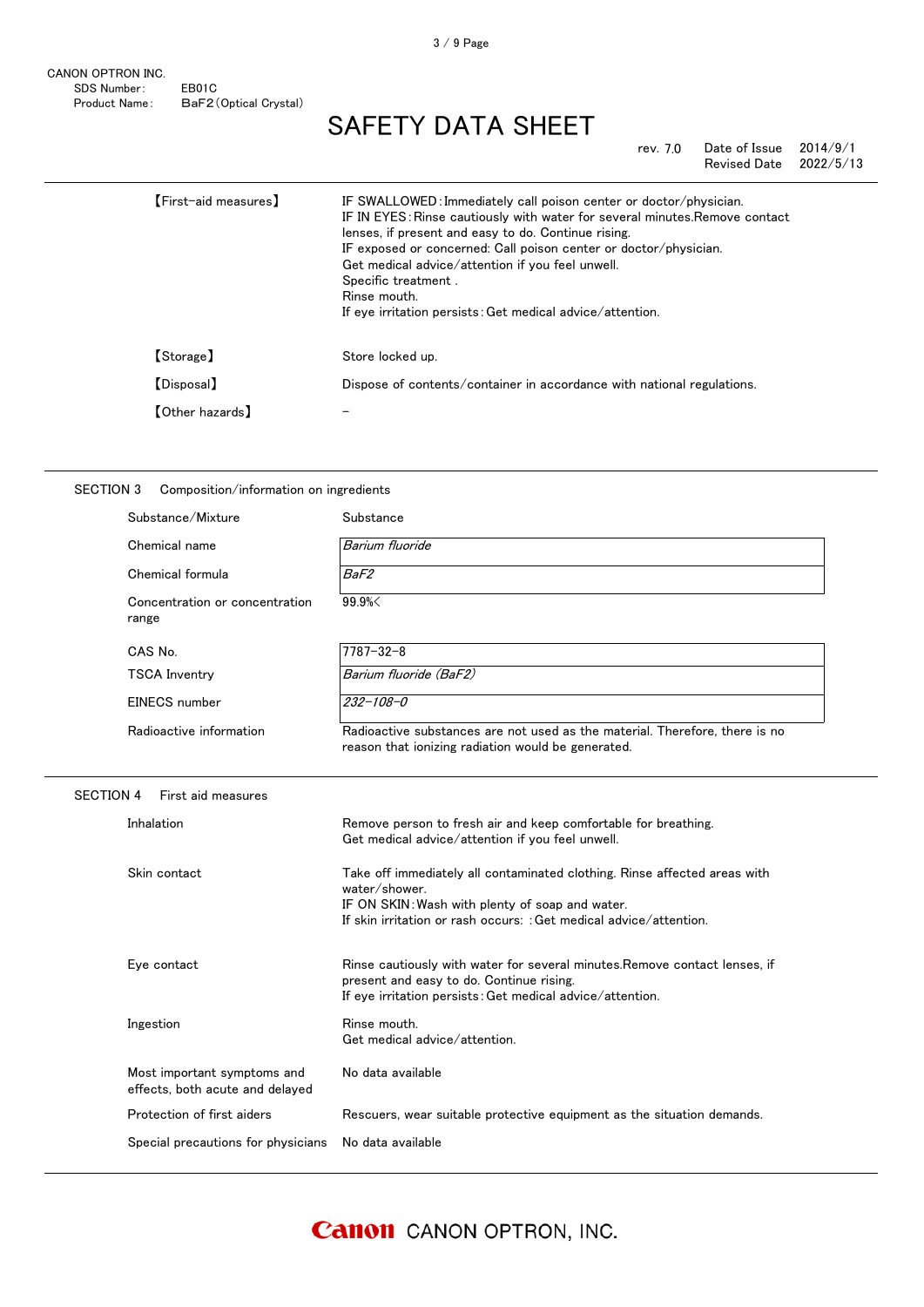| <b>SECTION 5</b><br>Firefighting measures                                  |                                                                                                                                                                                                                                                                                                                                                                             |
|----------------------------------------------------------------------------|-----------------------------------------------------------------------------------------------------------------------------------------------------------------------------------------------------------------------------------------------------------------------------------------------------------------------------------------------------------------------------|
| Suitable extinguishing media                                               | It use a water mist, dry chemicals, fire foam, carbon dioxide depending on the<br>neighboring situation and the situation of the fire.                                                                                                                                                                                                                                      |
| Unsuitable extinguishing media                                             | Because a fire might spread through the outskirts, It avoid direct stick irrigation.                                                                                                                                                                                                                                                                                        |
| Specific hazards                                                           | In the case of fires, a toxic decomposition product may occur.                                                                                                                                                                                                                                                                                                              |
| Specific extinguishing methods                                             | It perform the fire fighting from windward.<br>Restrict access to the area around the fire location to persons other than those<br>involved with the fire.<br>It move a container from the fire area if not dangerous.                                                                                                                                                      |
| Special protective equipment for<br>firefighters                           | On the occasion of fire extinguishing work, It wear appropriate personal<br>protective equipment and rescue suit.                                                                                                                                                                                                                                                           |
| <b>SECTION 6</b><br>Accidental release measures                            |                                                                                                                                                                                                                                                                                                                                                                             |
| Personal precautions, protective<br>equipment, and emergency<br>procedures | It prohibit the entrance except the person concerned.<br>The worker wears appropriate personal protective equipment (in item of<br>"8.revelation prevention and protection measures" reference) and avoids eyes,<br>contact and inhalation to skin.                                                                                                                         |
| Environmental precautions                                                  | It avoid an outflow to the environmental average of the product to have<br>possibilities to influence neighboring environment.                                                                                                                                                                                                                                              |
| Methods and material for<br>containment and cleaning up                    | It collects it in sky containers as if sweeping the scattered thing, and gathering<br>you, or being able to absorb it with a vacuum sweeper, and from scattering not<br>pitching a camp.<br>The prohibition of handling and eating and drinking in neighboring of the storage<br>area.<br>It prevents the inflow to a drainage, a sewer, a basement or the closedown place. |
| Secondary disaster prevention<br>measures                                  | No data available                                                                                                                                                                                                                                                                                                                                                           |
| <b>SECTION 7</b><br>Handling and storage                                   |                                                                                                                                                                                                                                                                                                                                                                             |
| Precautions for safe handling                                              |                                                                                                                                                                                                                                                                                                                                                                             |
| Technical measures                                                         | Take measures for equipment as described in "8. Exposure controls/personal<br>protection" and wear protective equipment.                                                                                                                                                                                                                                                    |
| Safety handling precautions                                                | It prevents you from producing dust.                                                                                                                                                                                                                                                                                                                                        |

Safe storage conditions It avoids direct rays of the sun and keeps it in the cool and dark space.

Do not eat, drink or smoke when using this product.

Store in a well-ventilated place. Keep container tightly closed.

Avoidance of contact Refer to "10. Stability and reactivity." Hygiene measures Wash hands thoroughly after handling.

Store locked up.

Conditions for safe storage, including any incompatibilities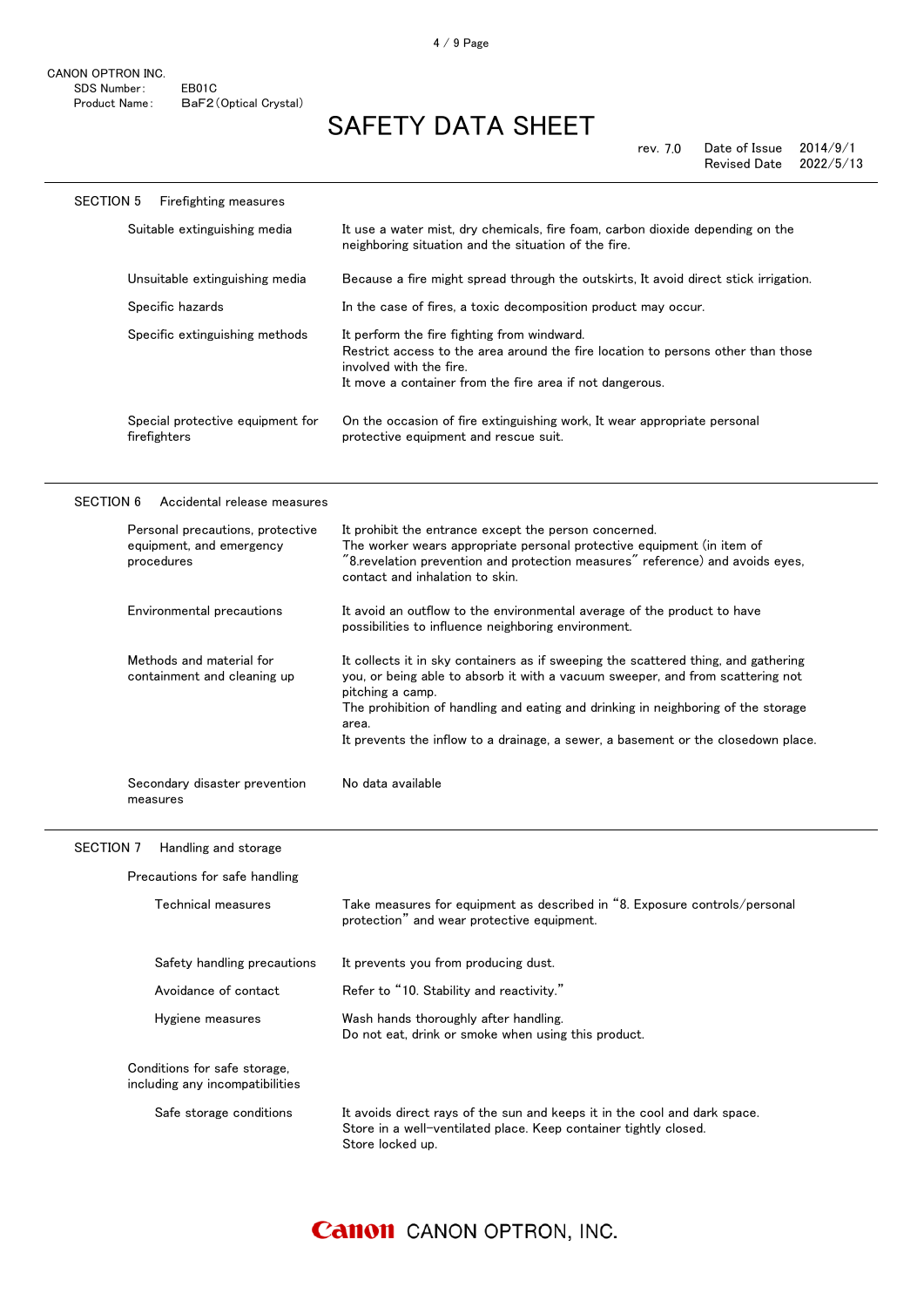rev. 7.0 Date of Issue 2014/9/1<br>Revised Date 2022/5/13 Revised Date

Safety packaging material It use the container which It can seal up without damage and the leak.

SECTION 8 Exposure controls/personal protection

#### <u>BaF2</u>

| <b>ACGIH</b>                                                   | Unestablished                                                                                                        |
|----------------------------------------------------------------|----------------------------------------------------------------------------------------------------------------------|
| Appropriate engineering controls                               | In the work shop which dust produces, It use a device, an apparatus sealed up by<br>all means or a local ventilator. |
| Individual protection measures,<br>such as personal protective |                                                                                                                      |
| equipment                                                      |                                                                                                                      |
| Respiratory protection                                         | Dustproof mask                                                                                                       |
| Hand protection                                                | Protective gloves                                                                                                    |
| Eye/face protection                                            | Dust-proof glasses                                                                                                   |

### SECTION 9 Physical and chemical properties

Appearance

| Physical state | Solid                |
|----------------|----------------------|
| Form           | Plate, lens, disk    |
| Colour         | Transparent or white |
| Odour          | None                 |

#### BaF2

| Melting point/freezing point                                | 1,353°C (Merck (15th, 2013))      |
|-------------------------------------------------------------|-----------------------------------|
| Boiling point or initial boiling point<br>and boiling range | 2,260°C (Merck (15th, 2013))      |
| Flammability                                                | No data available                 |
| Upper/lower flammability or<br>explosive limits             | No data available                 |
| Flash point                                                 | No data available                 |
| Auto-ignition temperature                                   | Noninflammability (GESTIS (2016)) |
| Decomposition temperature                                   | No data available                 |
| pН                                                          | No data available                 |
| Kinematic viscosity                                         | No data available                 |
| Solubility                                                  |                                   |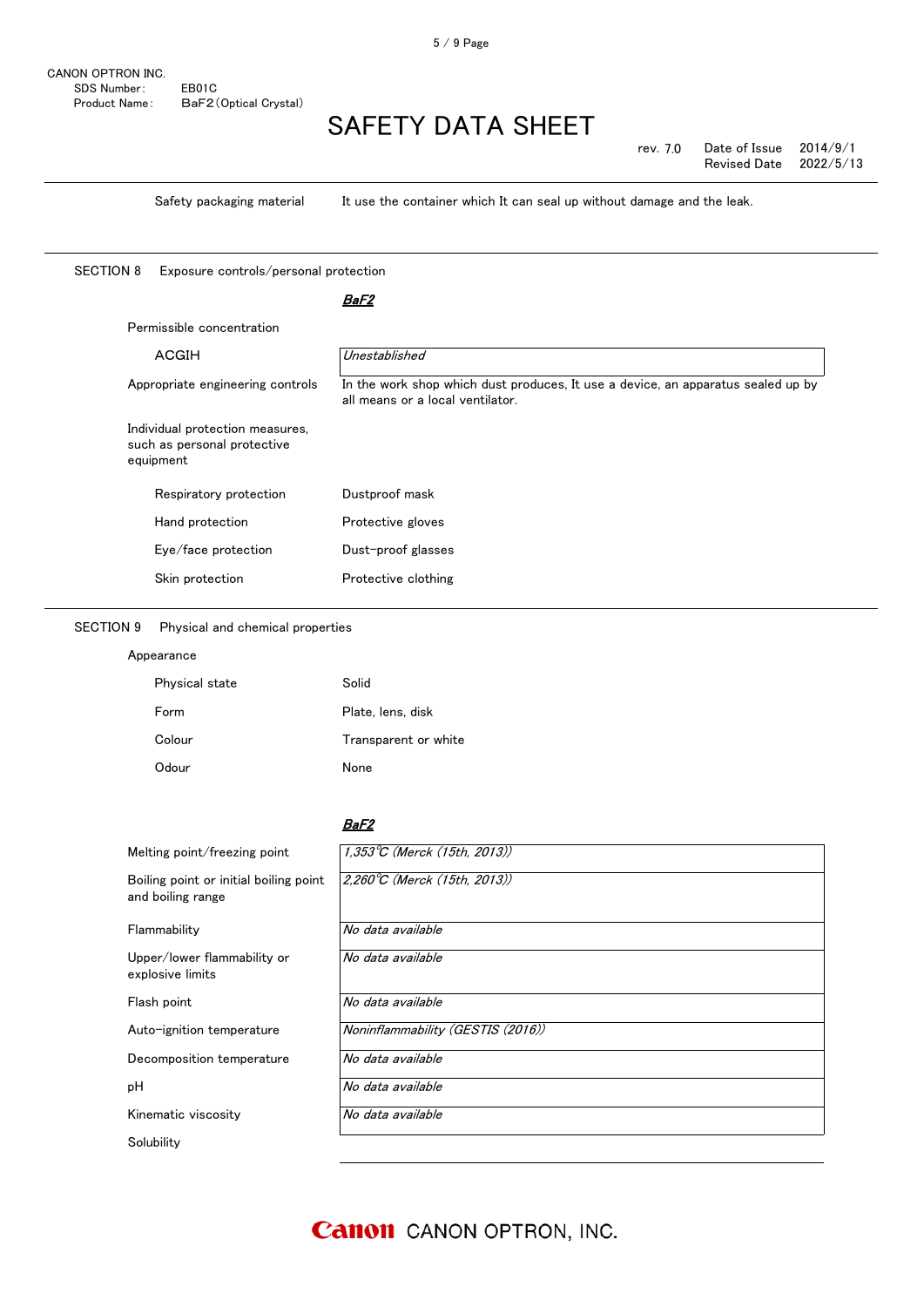| rev. 7.0 | Date of Issue          | 2014/9/1 |
|----------|------------------------|----------|
|          | Revised Date 2022/5/13 |          |

| No data available<br>No data available |
|----------------------------------------|
|                                        |
|                                        |
| No data available                      |
| 4.83 (Merck (15th, 2013))              |
|                                        |
| No data available                      |
| No data available                      |
| No data available                      |
|                                        |

SECTION 10 Stability and reactivity

#### <u>BaF2</u>

| It is stable under the normal handling condition.                                               |
|-------------------------------------------------------------------------------------------------|
| It is stable under the normal handling condition.                                               |
| A dangerous adverse effect is not caused under the normal handling condition.                   |
| It avoid direct rays of the sun and keep it in the cool and dark space.                         |
| Oxidizer, reducing agent                                                                        |
| Hazardous decomposition products In the case of fires, a toxic decomposition product may occur. |
|                                                                                                 |

### SECTION 11 Toxicological information

#### BaF2

| Acute toxicity(oral)                            | LD50 value of 250mg/kg oral study in rats (EHC 107, 1990)                                                                                                                         |
|-------------------------------------------------|-----------------------------------------------------------------------------------------------------------------------------------------------------------------------------------|
| Acute toxicity (dermal)                         | No data available                                                                                                                                                                 |
| Acute toxicity (Inhalation: Gases)              | Solid (GHS definition)                                                                                                                                                            |
| Acute toxicity (Inhalation:<br>Vapours)         | Solid (GHS definition)                                                                                                                                                            |
| Acute toxicity (Inhalation: Dusts<br>and mists) | No data available                                                                                                                                                                 |
| Skin corrosion/irritation                       | No data available                                                                                                                                                                 |
| Serious eye damage/irritation                   | There are no data for this substance. However, based on a description that the<br>fluorides cause irritation of the eves (ACGIH (7th, 2001)), it was classified in<br>Category 2. |
| Respiratory or skin sensitization               | No data available                                                                                                                                                                 |
| Germ cell mutagenicity                          | No data available                                                                                                                                                                 |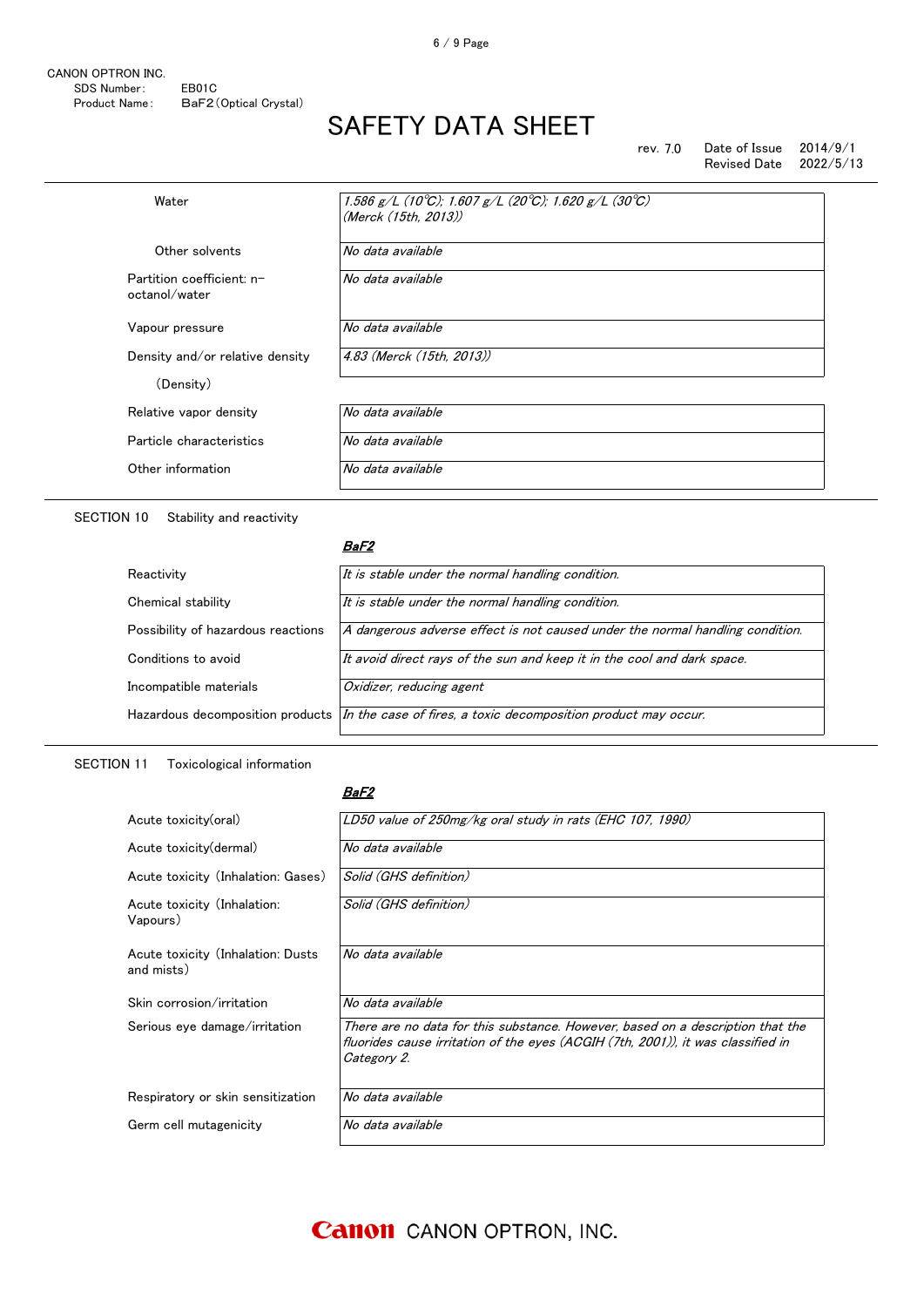#### 7.0 rev. Date of Issue 2014/9/1 Revised Date 2022/5/13

| Carcinogenicity                                      | There is no carcinogenicity information on this substance or on the fluorides.<br>However, as described in the same hazard class on the GHS classification of<br>barium (CAS RN 7440-39-3), the EPA classified barium and its compounds as<br>Group D or NL (IRIS (1998)) and ACGIH classified barium and its soluble<br>compounds as A4 (ACGIH (7th, 2001)) based on results from animal tests using<br>barium chloride dihydrate. Therefore, this substance was also classified as<br>"Classification not possible" based on these classifications by other<br><i>organizations.</i>                                                                                                                                                                                                                                                                                                                                                                                                                                                                                                                                                                                                                                                                                                                                                                                                                                                                                                                                                                                                                                                                                                                                                                                                                                                                                                                                                                                                                                                                                                                                                                                                                                                                                                                                                                                                                                                                                                                                                                                                                                                                                                                                                                                                                                                                                                                                                                                                                                                                                                                                                                                                      |
|------------------------------------------------------|---------------------------------------------------------------------------------------------------------------------------------------------------------------------------------------------------------------------------------------------------------------------------------------------------------------------------------------------------------------------------------------------------------------------------------------------------------------------------------------------------------------------------------------------------------------------------------------------------------------------------------------------------------------------------------------------------------------------------------------------------------------------------------------------------------------------------------------------------------------------------------------------------------------------------------------------------------------------------------------------------------------------------------------------------------------------------------------------------------------------------------------------------------------------------------------------------------------------------------------------------------------------------------------------------------------------------------------------------------------------------------------------------------------------------------------------------------------------------------------------------------------------------------------------------------------------------------------------------------------------------------------------------------------------------------------------------------------------------------------------------------------------------------------------------------------------------------------------------------------------------------------------------------------------------------------------------------------------------------------------------------------------------------------------------------------------------------------------------------------------------------------------------------------------------------------------------------------------------------------------------------------------------------------------------------------------------------------------------------------------------------------------------------------------------------------------------------------------------------------------------------------------------------------------------------------------------------------------------------------------------------------------------------------------------------------------------------------------------------------------------------------------------------------------------------------------------------------------------------------------------------------------------------------------------------------------------------------------------------------------------------------------------------------------------------------------------------------------------------------------------------------------------------------------------------------------|
| Reproductive toxicity                                | Classification not possible due to lack of data. Besides, there is a description<br>(EHC 107 (1990)) that in a test in which the substance was orally administered<br>to pregnant rats on the first days of gestation, decreases in the survival of 5-<br>day-old embryos and in newborn birth weights, and increase in mortality rate of<br>newborn were observed, however, no incidence of malformation was observed.                                                                                                                                                                                                                                                                                                                                                                                                                                                                                                                                                                                                                                                                                                                                                                                                                                                                                                                                                                                                                                                                                                                                                                                                                                                                                                                                                                                                                                                                                                                                                                                                                                                                                                                                                                                                                                                                                                                                                                                                                                                                                                                                                                                                                                                                                                                                                                                                                                                                                                                                                                                                                                                                                                                                                                     |
| Specific target organ toxicity(single<br>exposure)   | In ACGIH (7th, 2001), there is a description that fluorides cause irritation to<br>the respiratory tract. Therefore, this substance was classified in Category 3<br>(respiratory tract irritation).                                                                                                                                                                                                                                                                                                                                                                                                                                                                                                                                                                                                                                                                                                                                                                                                                                                                                                                                                                                                                                                                                                                                                                                                                                                                                                                                                                                                                                                                                                                                                                                                                                                                                                                                                                                                                                                                                                                                                                                                                                                                                                                                                                                                                                                                                                                                                                                                                                                                                                                                                                                                                                                                                                                                                                                                                                                                                                                                                                                         |
| Specific target organ<br>toxicity(repeated exposure) | There is no information on this substance itself.<br>However, it is said that the toxicity of barium and barium compounds depends<br>largely on the solubility, and that the toxicity is an inhibitory action of potassium<br>channel by barium ions (ATSDR (2007)). The barium ions and the soluble<br>compounds of barium (notably barium chloride, barium nitrate, barium hydroxide)<br>are toxic to humans. Although barium carbonate is relatively insoluble in water, it<br>is toxic to humans because it is soluble in the gastrointestinal tract. The<br>insoluble compounds of barium (notably barium sulfate) are inefficient sources of<br>the barium ion and are therefore generally nontoxic to humans (ATSDR (2007)).<br>Therefore, this substance is thought to exhibit similar target organs as those<br>exhibited by soluble barium.<br>It is reported that incidences of hypertension, heart disease, and stroke<br>increased in a population of neighborhood who ingested drinking water containing<br>water soluble barium such as barium chloride, and that an increase in mortality<br>due to heart diseases such as vascular disorder and arteriosclerosis was<br>observed in other similar groups (ATSDR (2007)). For the inhalation route, a high<br>rate of elevated blood pressure was reported among workers exposed to soluble<br>barium (mean 1.07 $g/m$ ) through work that involved blending and grinding several<br>grades of barium at a mineral processing facility (CICAD 33 (2001)). It is written<br>that among the effects of soluble barium in humans, ingestion of high levels of<br>soluble barium compounds may cause the following acute effects: gastroenteritis<br>(vomiting, diarrhoea, abdominal pain), hypopotassemia, hypertension, cardiac<br>arrhythmias, and skeletal muscle paralysis (CICAD 33 (2001)).<br>Additionally, there are only several reported cases that renal failure and renal<br>insufficiency occurred as acute barium poisoning. However, as for experimental<br>animals, in 13-week or 2-year studies of barium dichloride or its dihydrate<br>administered to rats or mice in drinking water, deaths attributed to nephropathy<br>were observed at doses corresponding to Category 2 or higher (converted<br>guidance value as barium dichloride: 271-803 mg/kg/day). It is described that<br>the kidneys are the most sensitive target organ in the experimental animals<br>(ATSDR (2007)). Therefore, the kidneys are thought to be one of the target<br>organs in humans as well.<br>Additionally, in the "Fluorides" of ACGIH, it is reported that bone lesions<br>related to fluorosis caused by occupational exposure to inorganic fluorides<br>(ACGIH (7th, 2001)).<br>From the above, effects of soluble barium compounds including this substance<br>were thought to have a high probability of occurring in the cardiovascular<br>system, nervous system, muscular system, and kidneys. In addition, as a fluoride,<br>this substance may have effects on the bones. Therefore, the substance was<br>classified in Category 1 (cardiovascular system, nervous system, muscular<br>system, kidney, bone). |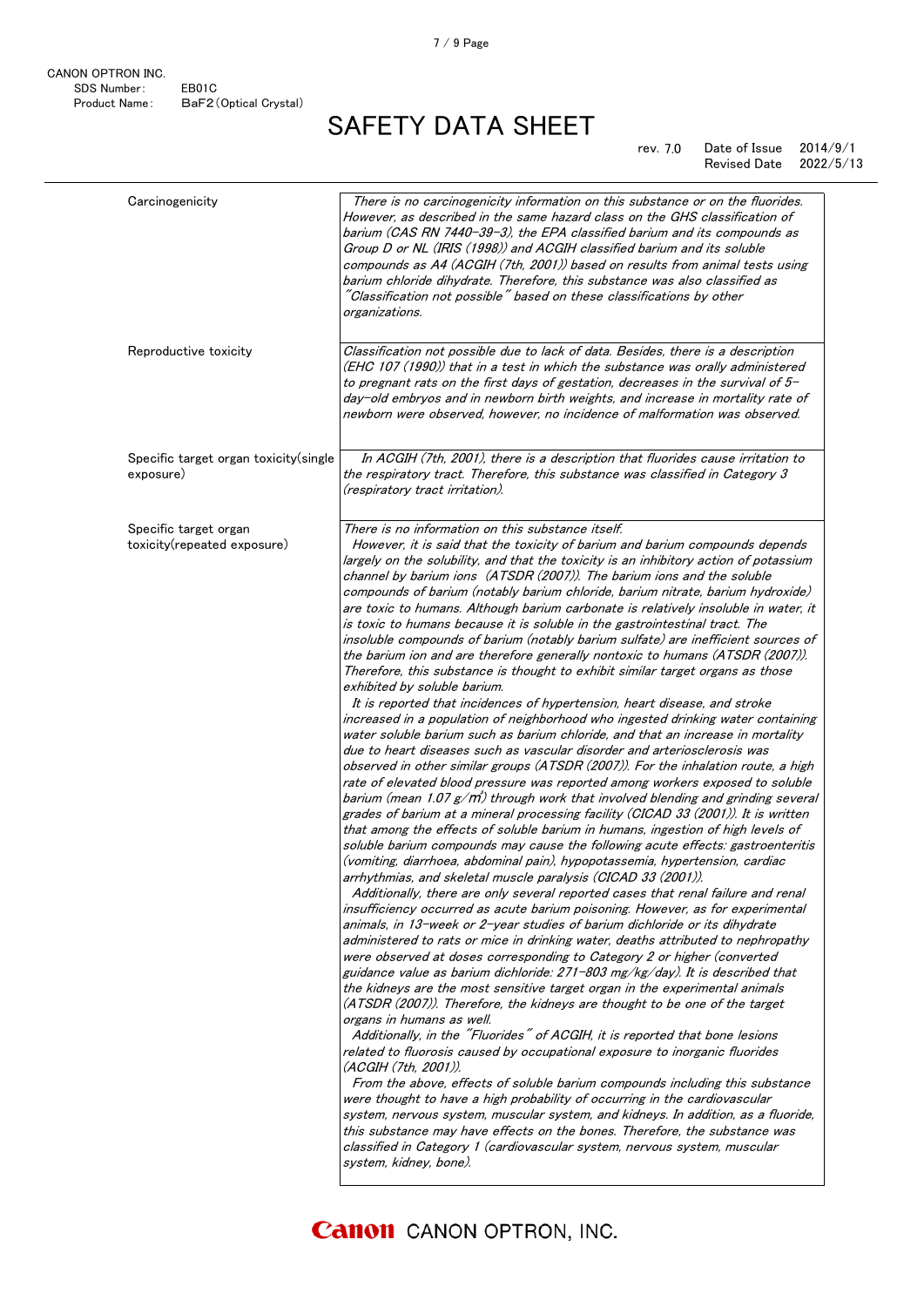rev. 7.0 Date of Issue  $2014/9/1$ Revised Date 2022/5/13

| Aspiration hazard                                                               | No data available                                                                                                                                                                                                                                                                                                                        |
|---------------------------------------------------------------------------------|------------------------------------------------------------------------------------------------------------------------------------------------------------------------------------------------------------------------------------------------------------------------------------------------------------------------------------------|
| Other information                                                               | No data available                                                                                                                                                                                                                                                                                                                        |
| <b>SECTION 12</b><br>Ecological information                                     |                                                                                                                                                                                                                                                                                                                                          |
|                                                                                 | BaF2                                                                                                                                                                                                                                                                                                                                     |
| Toxicity                                                                        |                                                                                                                                                                                                                                                                                                                                          |
| Hazardous to the aquatic<br>environment Short-<br>term(acute)                   | No data available                                                                                                                                                                                                                                                                                                                        |
| Hazardous to the aquatic<br>environment Long-<br>term(chronic)                  | No data available                                                                                                                                                                                                                                                                                                                        |
| Persistence and degradablility                                                  | No data available                                                                                                                                                                                                                                                                                                                        |
| Bioaccumulative potential                                                       | No data available                                                                                                                                                                                                                                                                                                                        |
| Mobility in soil                                                                | No data available                                                                                                                                                                                                                                                                                                                        |
| Hazard to the ozone layer                                                       | No data available                                                                                                                                                                                                                                                                                                                        |
| Other adverse effects                                                           | No data available                                                                                                                                                                                                                                                                                                                        |
| Waste treatment methods<br>Contaminated container and<br>contaminated packaging | Process is contracted to industrial waste disposers who received approval of a<br>prefectural governor.<br>The container is recycled after being cleaned, or is appropriately processed<br>according to the standards of related laws and regulations.<br>When disposing of empty containers, the contents should be completely removed. |
| <b>SECTION 14</b><br>Transport information                                      |                                                                                                                                                                                                                                                                                                                                          |
|                                                                                 | BaF2                                                                                                                                                                                                                                                                                                                                     |
| International regulation                                                        |                                                                                                                                                                                                                                                                                                                                          |
| UN number                                                                       | 1564                                                                                                                                                                                                                                                                                                                                     |
| UN proper shipping name                                                         | <b>BARIUM COMPOUND, N.O.S.</b>                                                                                                                                                                                                                                                                                                           |
| UN classification                                                               | 6.1                                                                                                                                                                                                                                                                                                                                      |
| Transport hazard class                                                          | Not applicable                                                                                                                                                                                                                                                                                                                           |
| Packing group                                                                   | Ш                                                                                                                                                                                                                                                                                                                                        |
| Hazardous to the aquatic<br>environment                                         | No data available                                                                                                                                                                                                                                                                                                                        |
| Maritime transport in bulk<br>according to IMO instruments                      | No data available                                                                                                                                                                                                                                                                                                                        |
| Japanese lows and regulations                                                   | Refer to "15. Regulatory information."                                                                                                                                                                                                                                                                                                   |

**Canon** CANON OPTRON, INC.